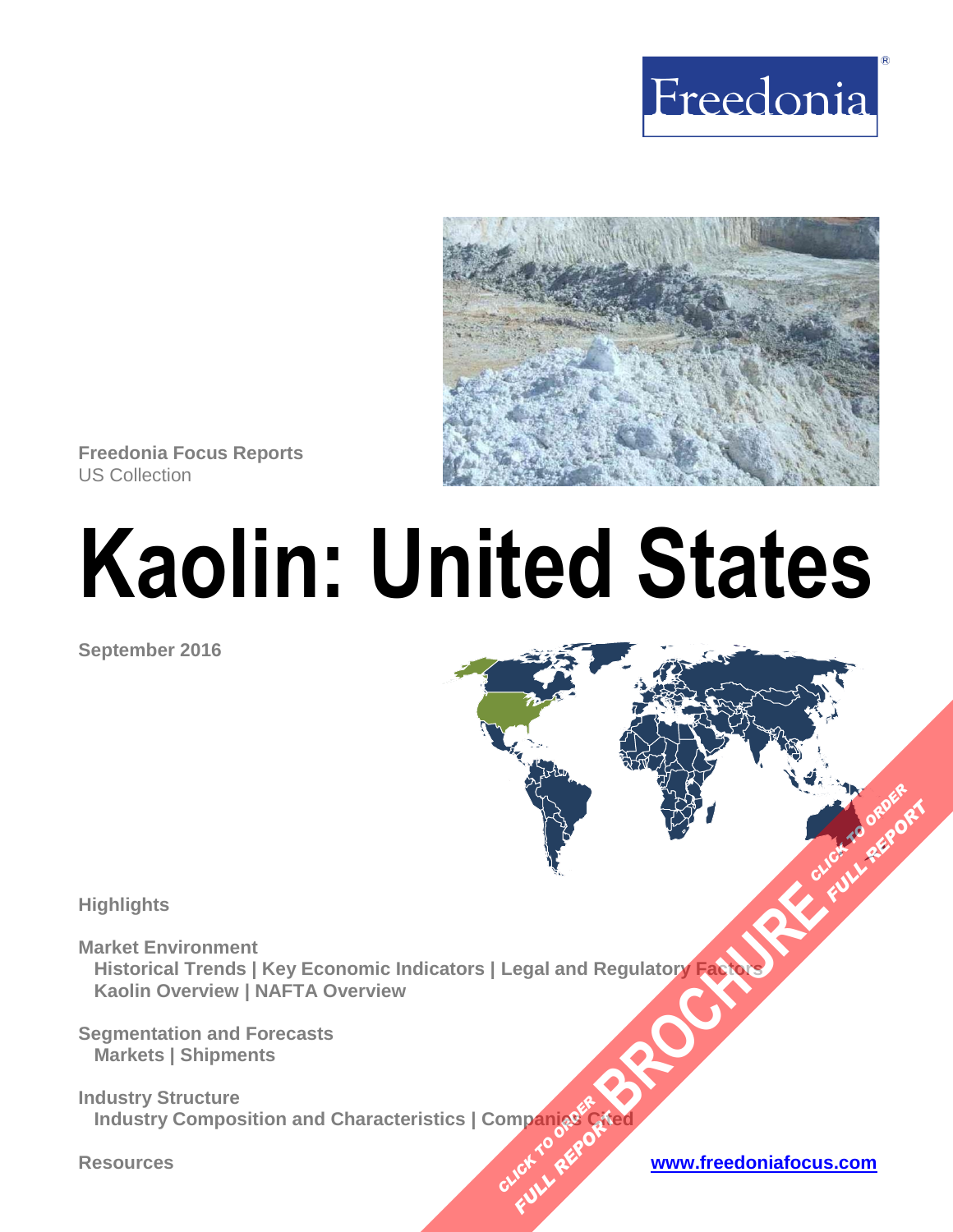## <span id="page-1-0"></span>ABOUT THIS REPORT

## Scope & Method

This report forecasts US kaolin demand and shipments in metric tons to 2020. Demand is also forecasted to 2020 in US dollars at the manufacturers' level. Total demand by volume is segmented by market in terms of:

- paper
- ceramics
- paint
- refractories
- rubber
- other markets such as agriculture, cement, and pharmaceuticals.

Demand and shipments figures measure processed (eg, washed and beneficiated) kaolin rather than crude kaolin clay.

To illustrate historical trends, total demand in both volume and value terms, and total shipments in volume terms, are provided in annual series from 2005 to 2015; the various segments are reported at five-year intervals for 2010 and 2015.

This report quantifies trends in various measures of growth. Growth (or decline) expressed as an average annual growth rate (AAGR) is the least squares growth rate, which takes into account all available datapoints over a period. Growth calculated as a compound annual growth rate (CAGR) employs, by definition, only the first and last datapoints over a period. The CAGR is used to describe forecast growth, defined as the expected trend beginning in the base year and ending in the forecast year. Readers are encouraged to consider historical volatility when assessing particular annual values along the forecast trend, including in the forecast year.

Key macroeconomic indicators are also provided at five-year intervals with CAGRs for the years corresponding to other reported figures. Other various topics, including profiles of pertinent leading suppliers, are covered in this report. A full outline of report items by page is available in the [Table of Contents.](#page-3-0)

## **Sources**

*Kaolin: United States* (FF65029) is based on *[World Kaolin](http://www.freedoniagroup.com/DocumentDetails.aspx?ReferrerId=FL-FOCUS&studyid=3462)*, a comprehensive industry study published by The Freedonia Group in September 2016. Reported findings represent the synthesis and analysis of data from various primary, secondary, macroeconomic, and demographic sources including:

• firms participating in the industry, and their suppliers and customers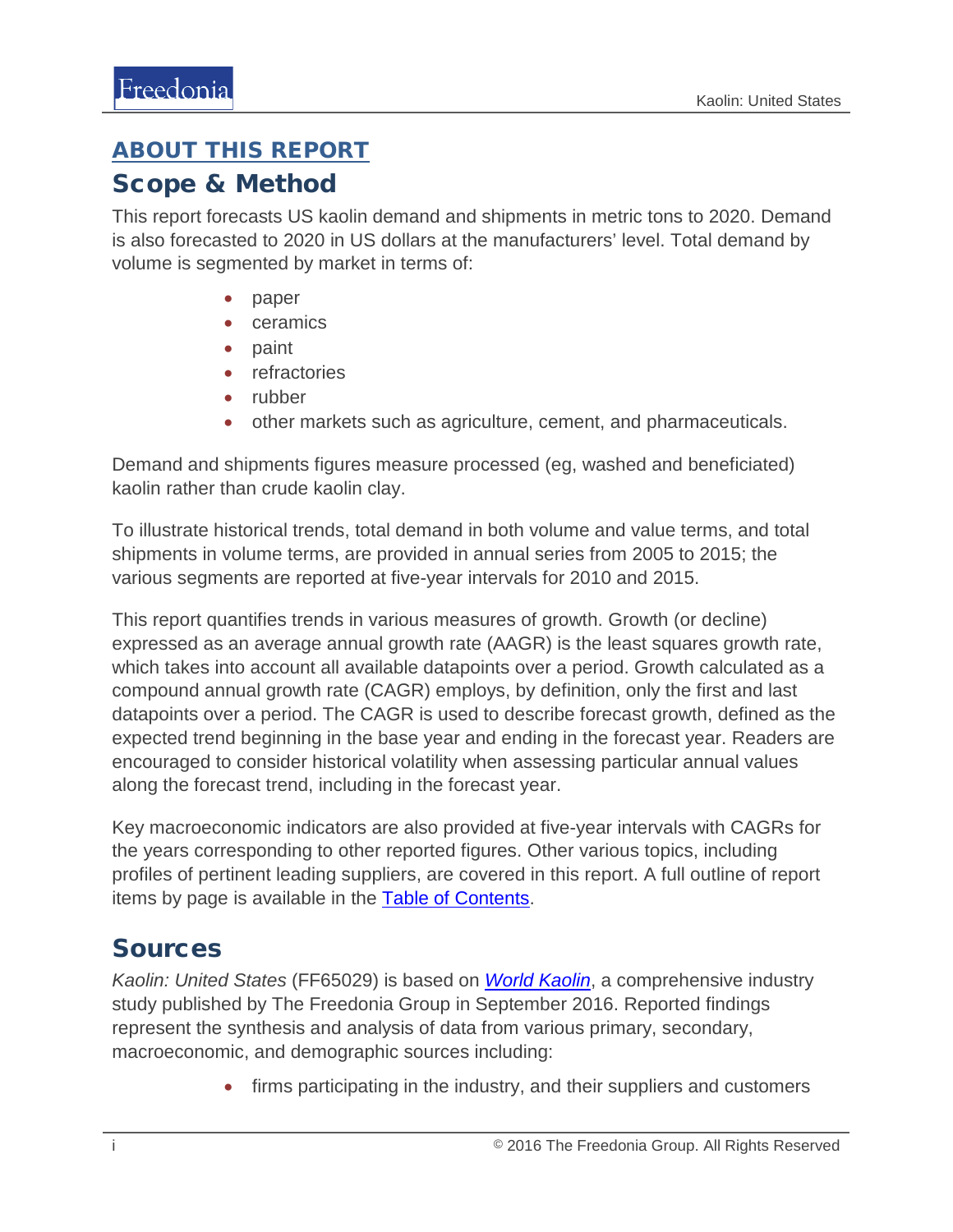

- government/public agencies
- national, regional, and international non-governmental organizations
- trade associations and their publications
- the business and trade press
- indicator forecasts by The Freedonia Group
- the findings of other industry studies by The Freedonia Group.

Specific sources and additional resources are listed in the **Resources** section of this publication for reference and to facilitate further research.

## Industry Codes

The topic of this report is related to the following industry codes:

| <b>NAICS/SCIAN 2007</b>                       |                                                                                                                                                         | SIC.                           |                                                                                                                                      |
|-----------------------------------------------|---------------------------------------------------------------------------------------------------------------------------------------------------------|--------------------------------|--------------------------------------------------------------------------------------------------------------------------------------|
| North American Industry Classification System |                                                                                                                                                         | <b>Standard Industry Codes</b> |                                                                                                                                      |
| 212324<br>212325<br>327992                    | Kaolin and Ball Clay Mining<br>Clay and Ceramic and Refractory<br><b>Minerals Mining</b><br><b>Ground or Treated Mineral and Earth</b><br>Manufacturing | 1455<br>1459<br>3295           | Kaolin and Ball Clay<br>Clay, Ceramic, and Refractory Minerals,<br><b>NEC</b><br>Minerals and Earths, Ground or Otherwise<br>Treated |

## Copyright & Licensing

The full report is protected by copyright laws of the United States of America and international treaties. The entire contents of the publication are copyrighted by The Freedonia Group.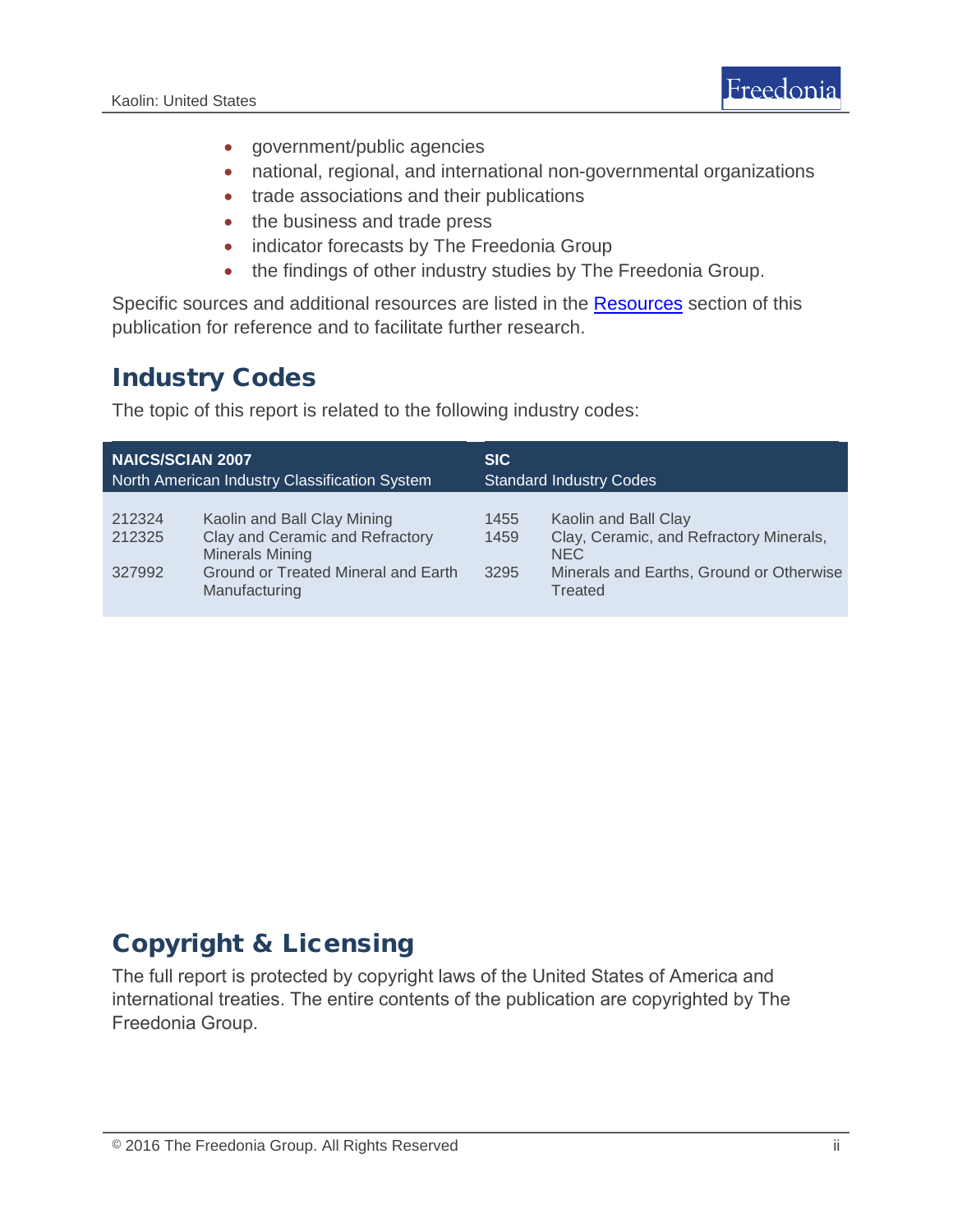## <span id="page-3-0"></span>**Table of Contents**

### **Section**

#### Page

| Table 1   Key Indicators for US Kaolin Demand; 2010, 2015, 2020 (2009US\$ bil)3 |  |  |
|---------------------------------------------------------------------------------|--|--|
|                                                                                 |  |  |
|                                                                                 |  |  |
|                                                                                 |  |  |
|                                                                                 |  |  |
|                                                                                 |  |  |
|                                                                                 |  |  |
|                                                                                 |  |  |
|                                                                                 |  |  |
|                                                                                 |  |  |
|                                                                                 |  |  |
|                                                                                 |  |  |
|                                                                                 |  |  |
|                                                                                 |  |  |
|                                                                                 |  |  |
|                                                                                 |  |  |
|                                                                                 |  |  |
|                                                                                 |  |  |
|                                                                                 |  |  |
|                                                                                 |  |  |
|                                                                                 |  |  |
|                                                                                 |  |  |

To return here, click on any Freedonia logo or the Table of Contents link in report footers.<br>PDF bookmarks are also available for navigation.